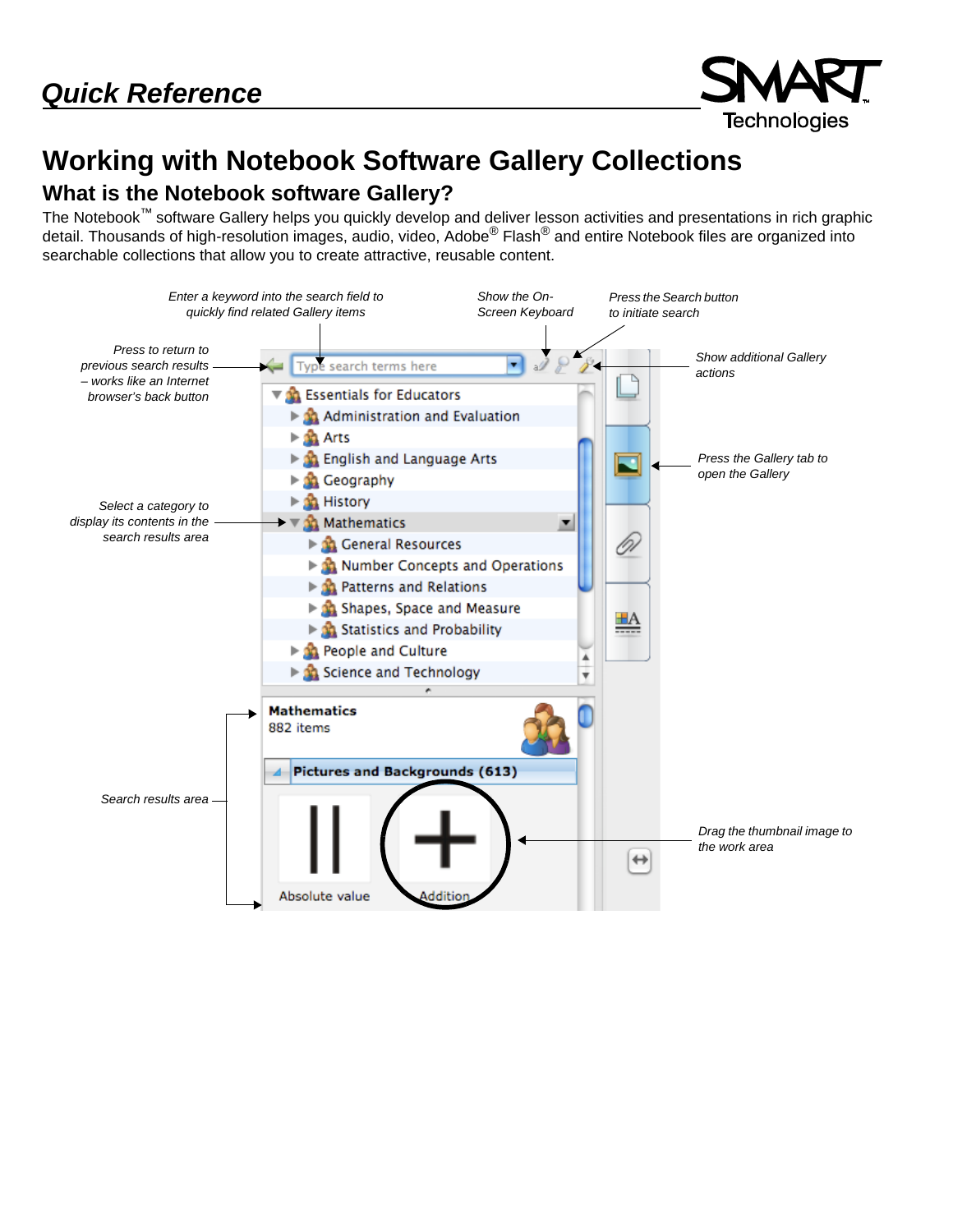# **Searching for Gallery content**

There are two ways to find Gallery content: browse through the Gallery Collections and select a category, or enter a keyword into the search field as you would when using an Internet search engine.

If you were building a mathematics lesson activity about shapes, for example, you may decide to browse by topic for all Gallery items relating to *Shapes, Space and Measure*. However, if you were looking for a specific shape in the middle of class, you may want to type the keyword *triangle* into the search field to save time.

To look for Gallery items using the search field, do the following:

- **1** Press once inside the search field
- **2** Type a keyword related to the type of object(s) you are looking for
- **3** Press the **Search** button to display your results

**TIP**: Press the icon to the right of the search field to use the On-Screen Keyboard to type your keyword.



#### **Viewing search results**

Search results display as thumbnail images that match your search criteria. These thumbnail images, or Gallery items, are organized into four content types: Related Folders, Pictures and Backgrounds, Interactive and Multimedia, and Notebook Files and Pages.

If you search for the keyword *triangle,* for example, **Related Folders** will display all Gallery items associated with the keyword, providing you with additional content to help supplement learning activities. Double-press a folder thumbnail to view its contents.

The thumbnails displayed in **Pictures and Backgrounds** include clip art and photographs. Drag an item to the work area to use it as part of a lesson or to modify its properties.